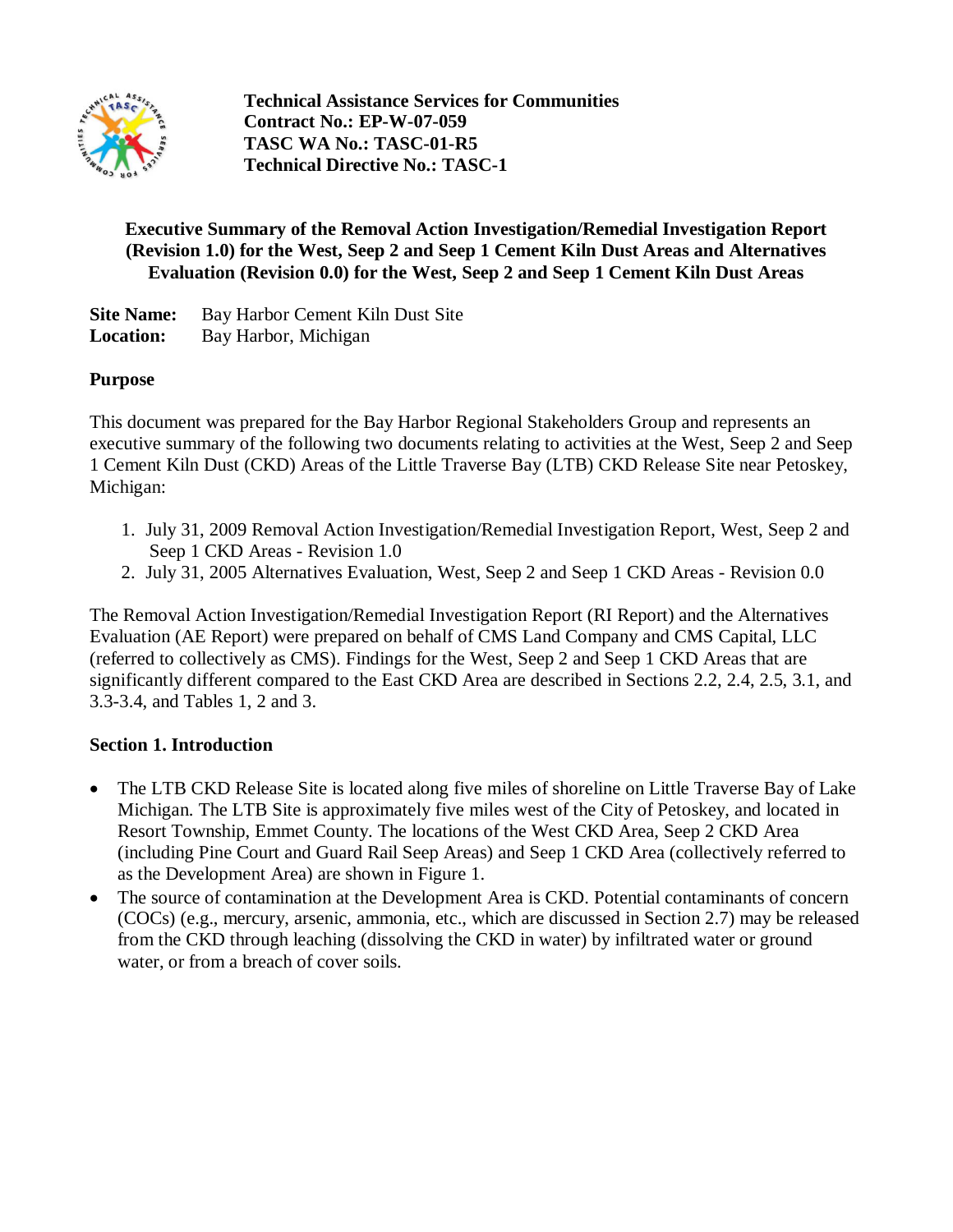## **Section 2. The RI Report**

## *2.1 RI Report Background*

- The RI Report describes the investigation activities conducted at the Development Area between August and May 2009. A summary was included that describes results of the expedited removal actions, interim response and augmentation activities conducted prior to May 31, 2009.
- The objective of the RI activities was to generate the data necessary to complete the Development Area characterization and evaluate final remedy alternatives for addressing current and potential threats to public health, welfare and the environment from CKD waste material.



### **Figure 1. Location of the Development Area: West CKD Area, the Seep 2 CKD Area (including the Pine Court and Guard Rail Seep Areas) and Seep 1 CKD Area (excerpted from Figure 1-1 of the RI Report).**

### *2.2 Expedited Removal Actions and Interim Response*

- CMS conducted a series of removal actions prior to formal approval of the entire Work Plan dated July 28, 2005, which included: implementation of a Site Control and Access Management Plan, targeted shoreline survey, overflights, removal action notification and leachate (soluble CKD matter dissolved in water) vacuum recovery.
- An Interim Leachate Recovery System (ILRS) was designed and constructed, and is in operation at the Development Area as required by the Administrative Order on Consent (AOC). Collection trenches have been installed in the West CKD, Pine Court, Guard Rail, Seep 2 CKD and Seep 1 CKD Areas. The Development Area ILRS system has been monitored since installation.
- A series of activities known as augmentation have been undertaken to improve Development Area ILRS performance.
- Most of the data collected show the continued effectiveness of the Development Area ILRS. The occasional and low-level exceedances do not pose any threat to public health and safety or the environment. CMS expects to see a continued decline in the number of pH exceedances since Development Area ILRS augmentation.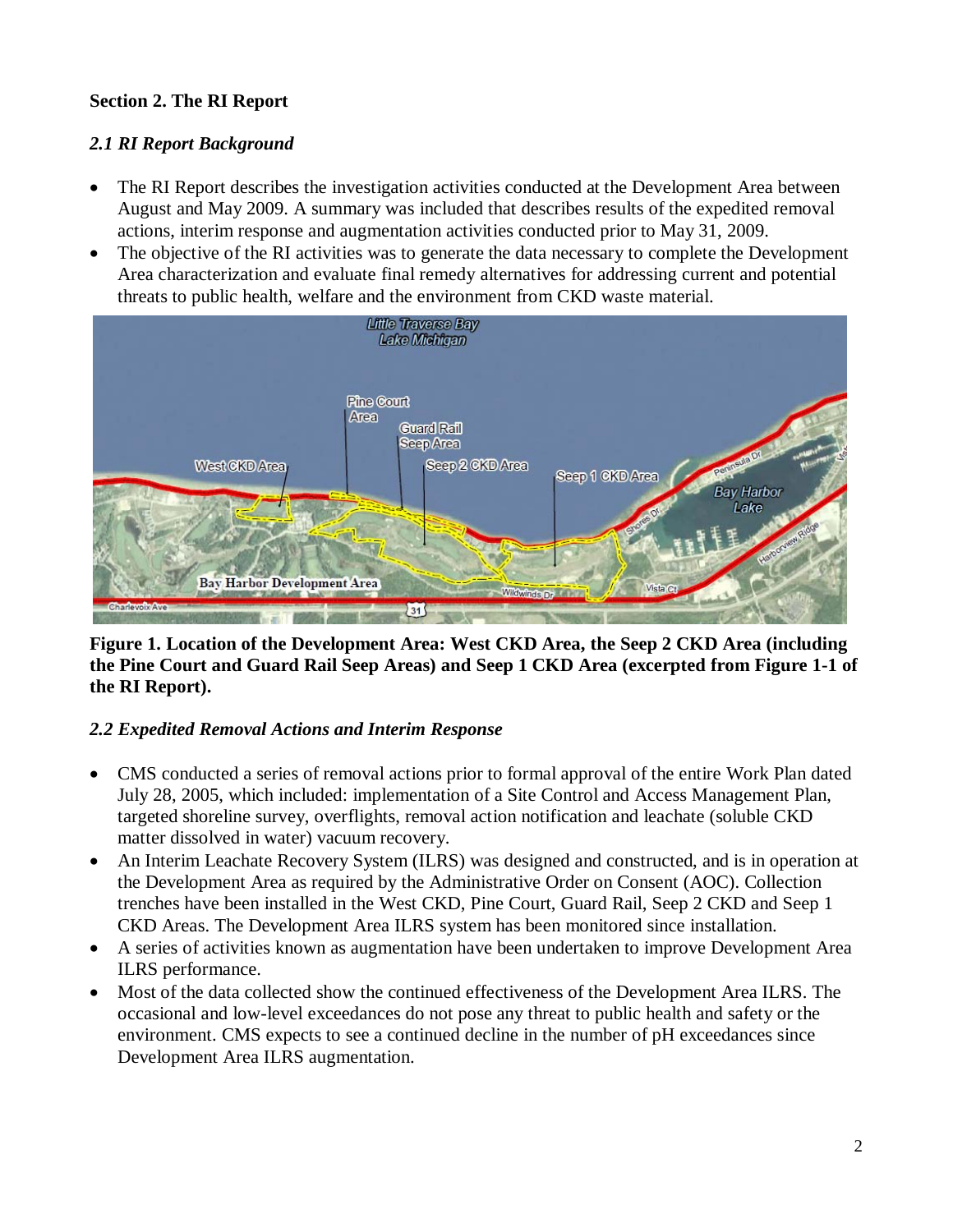### *2.3 Study Area Investigation*

• Investigations and methods used were described in detail in the RI Report and included examination of land surface features; contaminant source investigations, including unconsolidated material sampling (CKD and non-CKD) and leachate; meteorological investigations; surface water investigations; geological investigations; ground water investigations; and ecological investigations.

# *2.4 Physical Characteristics of the Study Area*

- Tee boxes, fairways and greens at the Development Area are maintained with a sprinkler irrigation system. Runoff generally drains to plastic grated inlets located in surface depressions from maintained golf course features (tee boxes, fairways, and greens), native vegetation, and adjacent residential dwellings. Collected runoff is directed through a series of plastic pipes (less than 12 inch diameter) to trunk lines that discharge to drainage swales/creeks, which ultimately discharge to Lake Michigan.
- The native geology at the Development Area consists of limestone or shaley limestone bedrock overlain by a relatively thin cover of unconsolidated deposits. Investigations revealed that the limestone bedrock was highly fractured.
- The regional horizontal ground water flow direction in the vicinity of the Development Area is from south to north, toward Lake Michigan.
- Many of the deep and intermediate depth wells in the well nests at the Development Area show the effects of cycling of the municipal well pumps in the City of Petoskey.
- It is unlikely that static ground water elevations and flow directions are significantly affected by Lake Michigan's tidal fluctuations.

# *2.5 Nature and Extent of Contamination*

- Contaminants of concern (COCs) were identified by evaluating samples from the Development Area against applicable criteria (see Section 2.7).
- The West CKD Area covers approximately 5.4 acres and contains 100,000 cubic vards of CKD. Seep 2 CKD Area covers approximately 34.8 acres and contains 1.1 million cubic yards of CKD. Seep 1 CKD Area covers approximately 15.5 acres and contains 550,000 cubic yards of CKD.
- Surface water analytical samples for the three areas were collected between August 2005 and April 2007. Surface water sampling requirements were eliminated with EPA approval in May 2007.

# *2.6 CKD Characteristics and Leachate Chemistry*

- Cement kiln dust is a by-product of Portland cement production. In general, CKDs are particulate mixtures of partially calcined (heated to drive off carbon dioxide) and unreacted raw limestone feed, clinker dust, and fuel ash, enriched with alkali sulfates, halides, and other volatile inorganic materials. These particulates and combustion gas precipitates are collectively referred to as CKD.
- Upon contact of CKD with water, various chemical reactions take place, resulting in physical and chemical changes in the CKD.
- When water comes in contact with CKD, it reacts with solid-phase minerals in the CKD and is converted to leachate.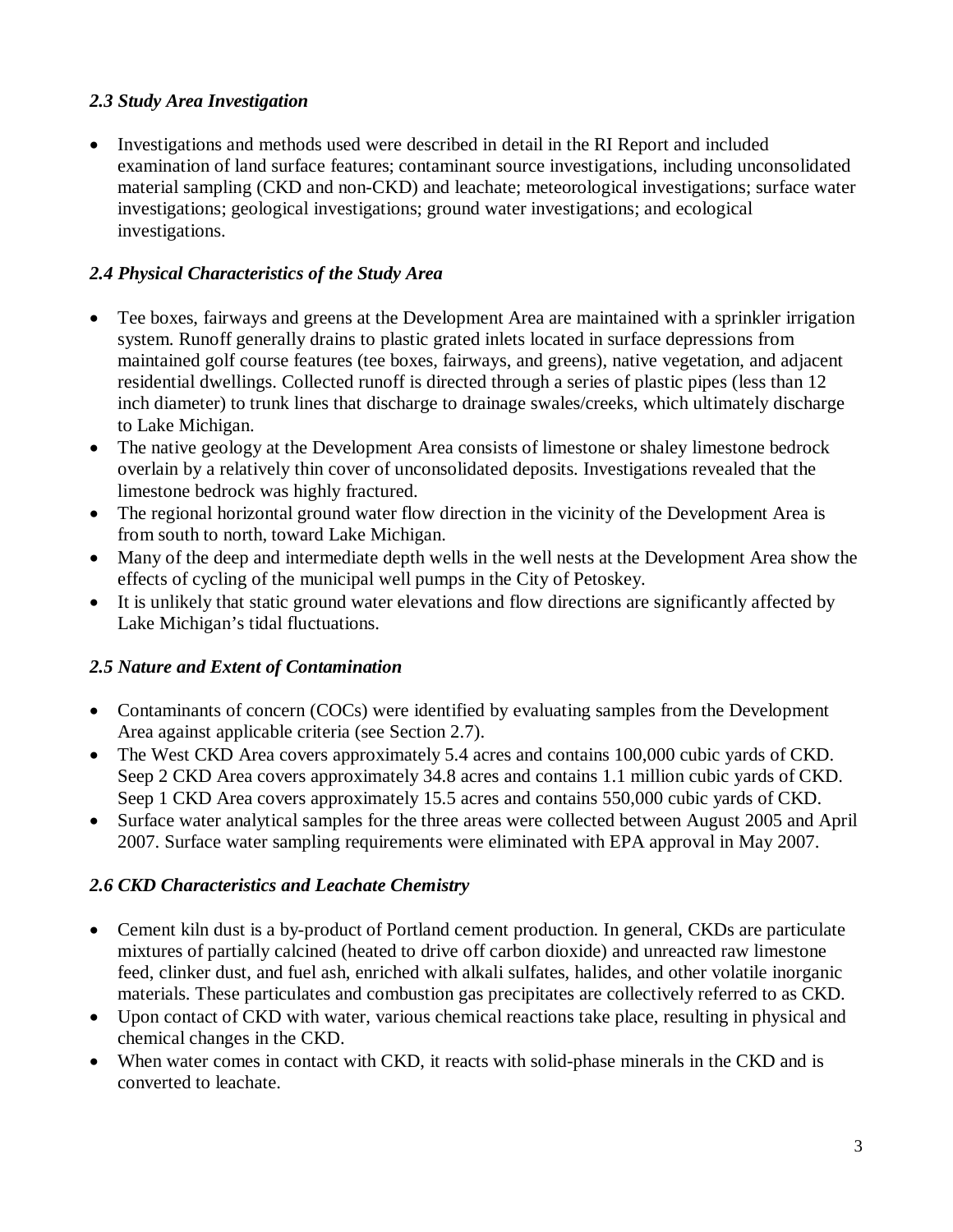• Chemical reactions between CKD and water impart some specific properties to leachate, including: high levels of sodium and potassium and low levels of calcium and magnesium (as compared with natural waters); high pH; high concentrations of sulfate, mercury and total dissolved solids (TDS); varying concentrations of aluminum and iron; and fatty acid surfactants (molecules similar in structure to detergent) from the organic matter in CKD.

### *2.7 Contaminant Fate and Transport*

• Table 1 presents the criteria exceeded by potential Development Area COCs in ground water, surface water and/or unconsolidated materials (including non-CKD and CKD).

| <b>Residential Drinking Water Criteria</b>   | chloride, sum of potential nitrogen sources,<br>ammonia nitrogen as N, TDS, sulfate, pH,<br>aluminum, arsenic, barium, beryllium, chromium,<br>iron, lead, magnesium, manganese, mercury,<br>nickel, selenium, sodium, thallium, vanadium,<br>bis(2-ethylhexyl)phthalate |
|----------------------------------------------|--------------------------------------------------------------------------------------------------------------------------------------------------------------------------------------------------------------------------------------------------------------------------|
| Groundwater Surface Water Interface Criteria | chloride, % ammonia that will become NH <sub>3</sub> in<br>surface water, TDS, pH, antimony, arsenic,<br>chromium, copper, lead, mercury, nickel,<br>selenium, silver, vanadium, zinc                                                                                    |

Groundwater (monitoring well samples):

#### Unconsolidated Materials (non-CKD and CKD):

| <b>Drinking Water Protection Criteria</b>                         | sum of potential nitrogen sources, total<br>phosphorus, sulfate, aluminum, arsenic,<br>chromium, iron, lead, magnesium, manganese,<br>sodium, thallium |
|-------------------------------------------------------------------|--------------------------------------------------------------------------------------------------------------------------------------------------------|
| <b>Groundwater Surface Water Interface Protection</b><br>Criteria | chromium, selenium, manganese                                                                                                                          |
| Direct Contact Criteria                                           | chloride, arsenic                                                                                                                                      |

#### **Surface Water:**

| Surface Water Human Non-Cancer Drinking and<br>Non-Drinking Water Criteria | antimony, mercury, lead, arsenic                                   |
|----------------------------------------------------------------------------|--------------------------------------------------------------------|
| Final Chronic and Acute, Aquatic Maximum and<br><b>Wildlife Values</b>     | copper, mercury, lead, nickel, selenium, silver,<br>vanadium, zinc |
| MI Part 4 Water Quality Standards - Rules 50.<br>51, 53, and 60            | chloride, pH, TDS                                                  |

### **Table 1. Criteria exceeded by potential Site COCs in ground water, surface water and/or unconsolidated materials (including non-CKD and CKD) (from RI Report, p. 163).**

- Potential COCs may be released from the CKD piles through leaching by infiltration of ground water or from a breach of cover soils. Once released from the source area, COCs can move along potential exposure pathways as leachate in ground water; leachate; particulates transported as a solid; suspended sediment in runoff; or as an airborne particle. Of these five potential migration routes, only leachate in ground water and leachate are likely.
- Due to variations in geology, ground water and CKD location, the West CKD Area, Seep 2 CKD Area and Seep 1 CKD Area each exhibit distinctly different ground water/leachate migration routes.
- All of the potential Development Area COCs identified are inorganic and are not subject to biodegradation, with the possible exception of ammonia. Many of the COCs are subject to changes in oxidation states (they are able to react with other atoms), or may react in precipitation (when a chemical comes out of solution as a solid) or adsorption reactions (when a chemical adheres or sticks onto the surface of a particle).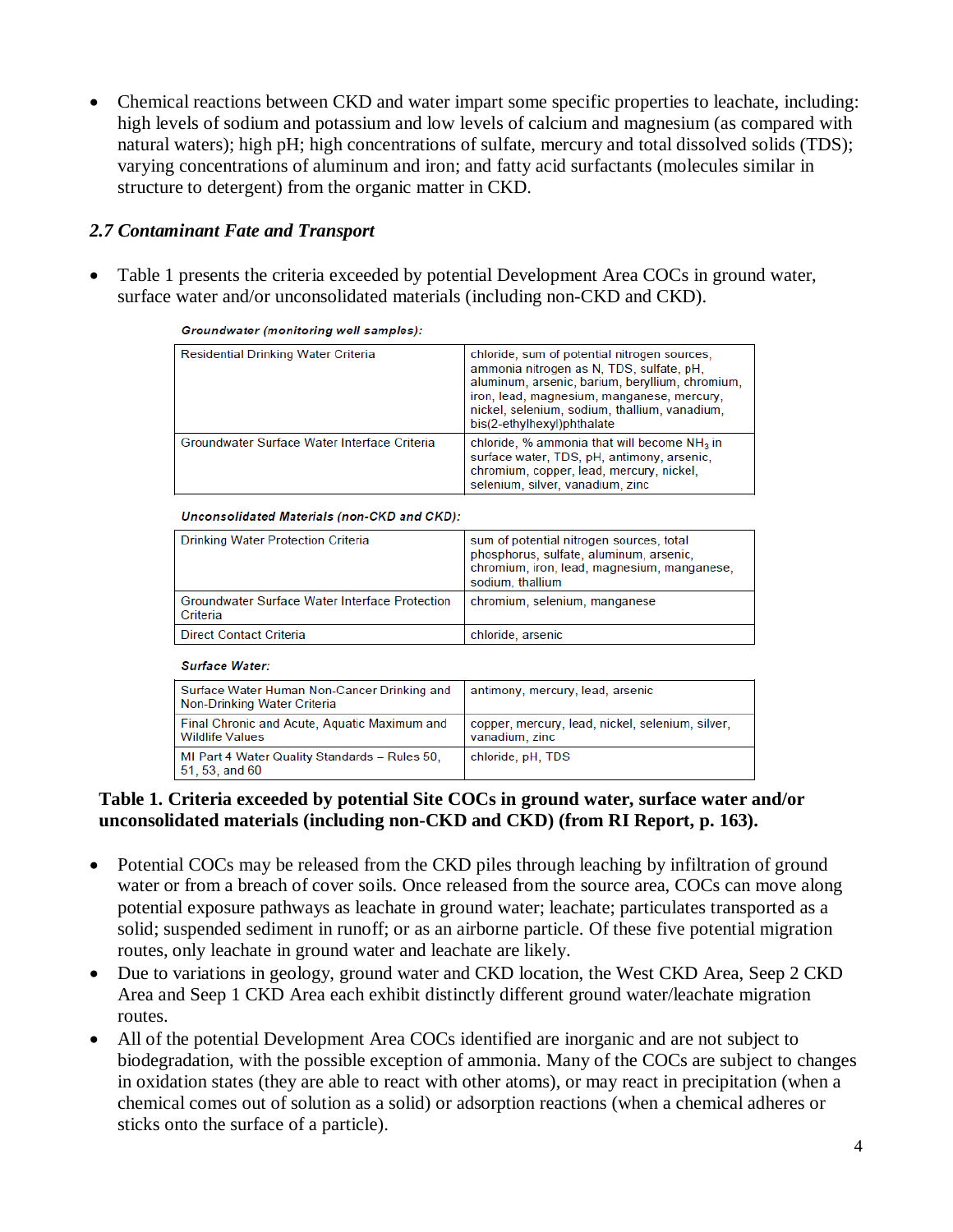- The migration of the potential Development Area COCs is controlled by a number of factors. Movement (advection) of leachate/ground water is likely the predominant migration mechanism, but will only be significant in areas of downward or lateral gradients (i.e., when the gradient is "flat," the flux of contaminants to Little Traverse Bay will be minimal). Lake Michigan is the regional ground water discharge area for the aquifer beneath the Development Area.
- Site COCs for source material by Development Area are presented in Table 2.

| <b>Parameter</b>                                     |                         |           | COC?   West CKD Area   Seep 2 CKD Area   Seep 1 CKD Area |            |
|------------------------------------------------------|-------------------------|-----------|----------------------------------------------------------|------------|
| <b>Soil</b>                                          |                         |           |                                                          |            |
| Chloride                                             | Y                       | $\sqrt{}$ | $\sqrt{}$                                                | $\sqrt{}$  |
| Arsenic                                              | $\overline{Y}$          | $\sqrt{}$ |                                                          | $\sqrt{}$  |
| <b>Ground water</b>                                  |                         |           |                                                          |            |
| <b>General</b>                                       |                         |           |                                                          |            |
| Chloride                                             | $\overline{Y}$          | $\sqrt{}$ | $\sqrt{}$                                                | $\sqrt{}$  |
| Nitrogen-Nitrate                                     | $\overline{\mathsf{N}}$ |           |                                                          |            |
| Sum of Potential Nitrogen Sources                    | $\overline{\mathsf{N}}$ |           |                                                          |            |
| Nitrogen-Ammonia                                     | $\overline{Y}$          |           | $\sqrt{}$                                                | $\sqrt{ }$ |
| % Ammonia that will become $NH3$<br>in Surface Water | Y                       | $\sqrt{}$ | $\sqrt{}$                                                | $\sqrt{}$  |
| pH (standard units)                                  | Y                       |           | V                                                        | $\sqrt{}$  |
| <b>Total Phosphorus</b>                              | $\overline{\mathsf{N}}$ |           |                                                          |            |
| <b>Total Dissolved Solids (TDS)</b>                  | Ÿ                       | $\sqrt{}$ | $\sqrt{}$                                                | $\sqrt{}$  |
| Sulfate                                              | $\overline{Y}$          | $\sqrt{}$ | $\sqrt{}$                                                | $\sqrt{ }$ |
| <b>Metals</b>                                        |                         |           |                                                          |            |
| Aluminum                                             | $\overline{Y}$          |           | V                                                        |            |
| Antimony                                             | $\overline{N}$          |           |                                                          |            |
| Arsenic                                              | $\overline{Y}$          |           |                                                          |            |
| <b>Barium</b>                                        | $\overline{N}$          |           |                                                          |            |
| Beryllium                                            | N                       |           |                                                          |            |
| Cadmium                                              | $\overline{\mathsf{N}}$ |           |                                                          |            |
| Chromium                                             | $\overline{N}$          |           |                                                          |            |
| Copper                                               | $\overline{Y}$          | $\sqrt{}$ | $\sqrt{}$                                                | $\sqrt{}$  |
| Iron                                                 | $\overline{\mathsf{Y}}$ | $\sqrt{}$ | $\sqrt{}$                                                | $\sqrt{ }$ |
| Lead                                                 | $\overline{Y}$          |           |                                                          |            |
| Magnesium                                            | $\overline{N}$          |           |                                                          |            |
| Manganese                                            | $\overline{\mathsf{N}}$ |           |                                                          |            |
| Mercury                                              | $\overline{Y}$          | $\sqrt{}$ | $\sqrt{}$                                                | $\sqrt{}$  |
| <b>Nickel</b>                                        | $\overline{Y}$          | $\sqrt{}$ | $\sqrt{}$                                                | $\sqrt{}$  |
| Selenium                                             | $\overline{Y}$          | $\sqrt{}$ | $\sqrt{}$                                                | $\sqrt{}$  |
| Silver                                               | $\overline{\mathsf{Y}}$ |           |                                                          |            |
| Sodium                                               | $\overline{\mathsf{N}}$ |           |                                                          |            |
| Thallium                                             | N                       |           |                                                          |            |
| Vanadium                                             | $\overline{Y}$          | V         | V                                                        | $\sqrt{}$  |
| Zinc                                                 | $\mathsf{N}$            |           |                                                          |            |
| Volatile Organic Compounds<br>(VOCs)                 | $\mathsf{N}$            |           |                                                          |            |
| Semivolatile Organic Compounds<br>(SVOCs)            | $\mathsf{N}$            |           |                                                          |            |

**Table 2. Identification of Development Area COCs for Source Material by Site Area (based on Tables 7-1a, 7-1b and 7-1c from the RI Report).**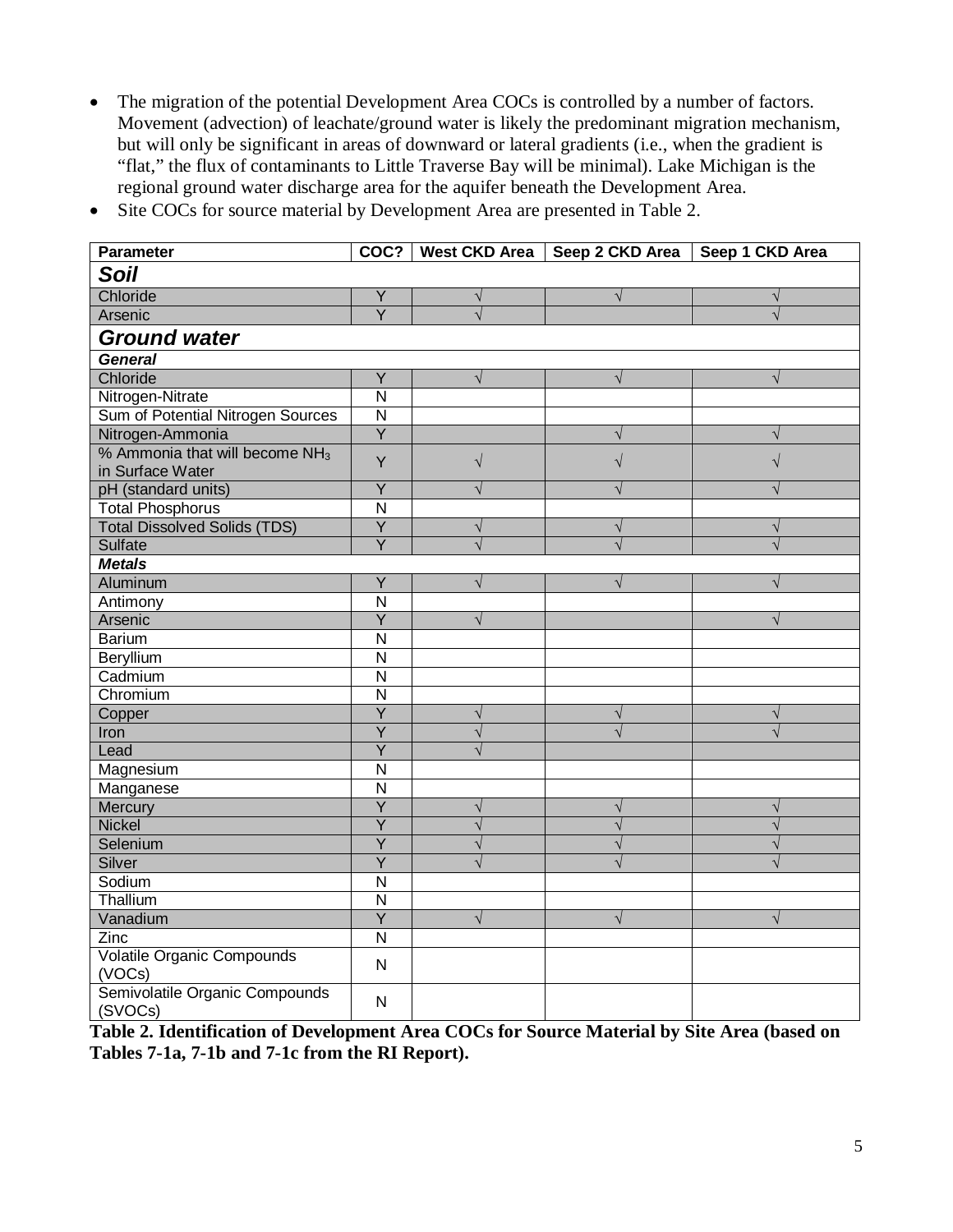## *2.8 Summary and Conclusions*

- Collection trenches have been installed in the West CKD, Pine Court, Guard Rail, Seep 2 CKD and Seep 1 CKD Areas. Augmentation has been implemented by CMS at all seep areas.
- Most of the effectiveness monitoring data show the continued effectiveness of the Development Area ILRS. CMS expects to see a continued decline in the number of pH exceedances.
- Surface water investigations at Lake Michigan indicate that surface water is not a source of significant exposure to potential COCs other than pH.
- Preferential ground water pathways were identified and aquifer characteristics were determined, which allows CMS to evaluate the feasibility of alternative final remedial systems and compare their expected performance to support final remedy selection.

# **Section 3. The AE Report**

# *3.1 AE Report Background*

- The AE Report is intended to evaluate the remedial alternatives that have been developed as potential options for long term remediation for the West, Seep 2 and Seep 1 CKD Areas.
- The AE Report describes the remedial action alternatives, the extent of affected media, and criteria used to determine which remedial alternative will be most effective at the Development Area.

# *Interim Response (IR) Actions*

- Leachate Migration Controls have been installed in the West CKD Area, Pine Court Seep Area, Seep 2 CKD/Guard Rail Seep Area and Seep 1 CKD Area.
- Pine Court Seep Area used a Carbon Dioxide  $(CO_2)$  Pilot Injection System beginning in 2006. Although the system was somewhat effective in reducing pH, delivery of  $CO<sub>2</sub>$  to the trench was unable to completely control the high flow rate of moderately elevated pH in certain areas of the shoreline, and use of the Pilot Injection System was terminated in 2009.
- The Seep 2 CKD Area Targeted Leachate Collection Pilot System (TLC System) was installed and operated beginning on May 30, 2008.
- Installation of a slurry wall vertical barrier downgradient of the Seep 1 CKD Area east beach collection drain was completed on October 11, 2008.
- Leachate Generation Controls used at West CKD Area as part of IR actions included the removal of 12,435 tons of CKD-impacted soil, which was completed on February 5, 2009.

# *Effectiveness of IR Actions*

The effectiveness of the IR actions at protecting human health and the environment is evaluated through the following three lines of evidence: (1) effectiveness monitoring – lakeshore pH control; (2) mercury flux analysis; and (3) surface water quality data.

- There has been significant improvement of lakeshore conditions relative to the initial targeted shoreline survey. This demonstrates that the IR is generally effective at controlling pH in the Lake.
- There have been no pH exceedances in the West CKD Area during the April and May 2009 effectiveness monitoring events.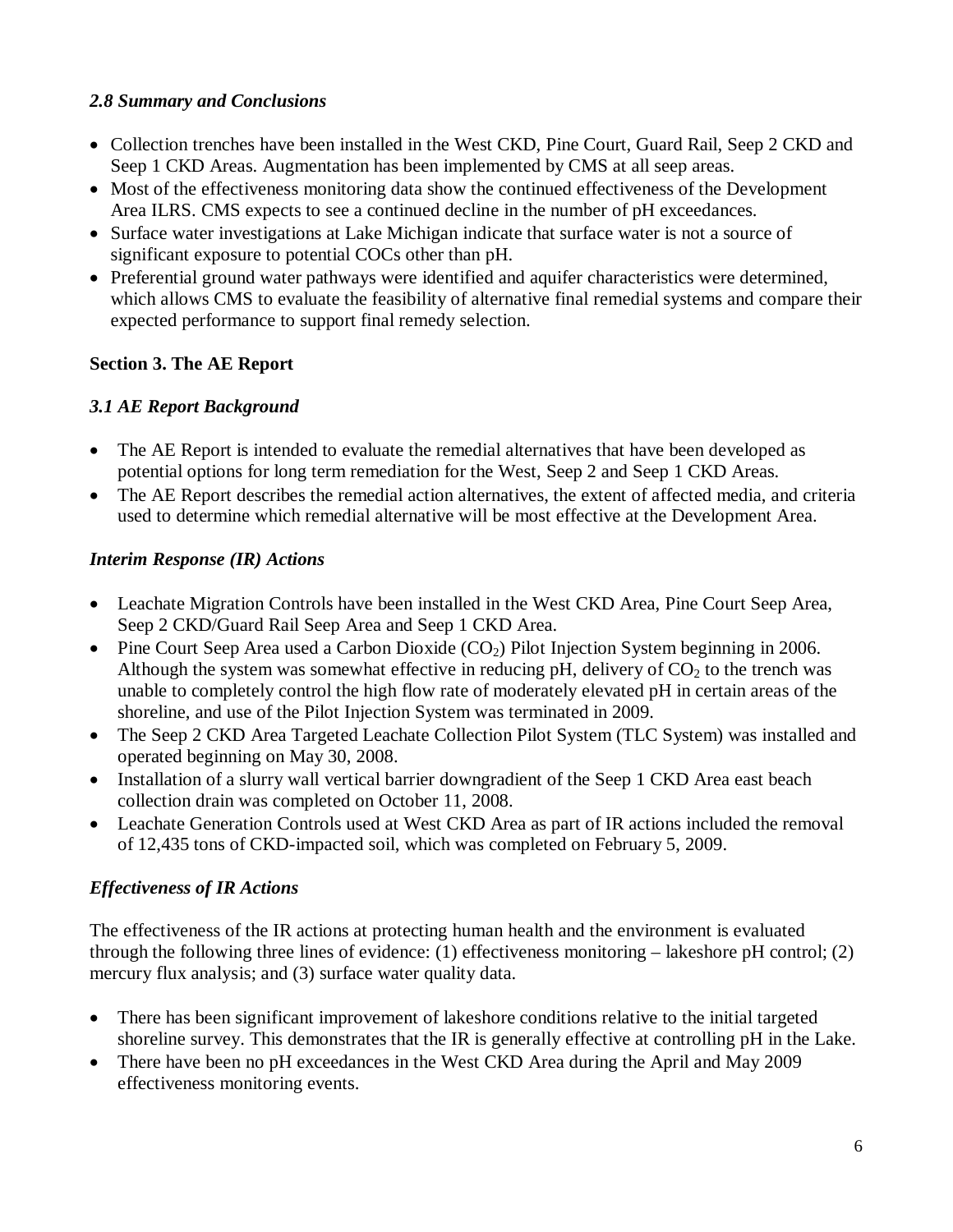- The Pine Court Seep Area has only had one exceedance noted during effectiveness monitoring that occurred after leachate collection was resumed in May 2009. For all other lakeshore and pool measurements, the only low-level exceedences of pH in the lakeshore were at Seep 2 CKD Area on October 5, 2006. The pH readings ranged from 9 to 9.19, with specific conductance values at or below that expected for the Lake. As such, these lakeshore pH low-level exceedences were potentially due to localized algal influence, since specific conductivities were low. Conductivity is a measure of how well a solution conducts electricity. Since pure water is a poor conductor, conductance gives an estimate of the degree of impurity of the water sample.
- During the most recent effectiveness monitoring in May 2009, no exceedances were recorded at the Seep 1 CKD Area.
- An analysis of mercury flux in ground water was performed to estimate the amount of mercury flux towards Lake Michigan before the implementation of the IR actions (pre-IR) as compared to conditions after the implementation of the IR actions (post-IR or existing). The estimated mercury flux removed by IR actions (excluding any contribution from temporary beach collection at Pine Court Seep Area) is 40.7 milligrams/day.

In summary, the IR actions appear to be effectively mitigating all parameters evaluated.

### *Site Conceptual Model*

- *West CKD Area:* Perched ground water (ground water separated from the main body of ground water by an unsaturated zone) saturates the CKD and is the main mechanism of leachate generation. The leachate migrates toward and discharges near the IR drain.
- *Seep 2 CKD Area (Seep 2 Seep, Guard Rail Seep and Pine Court Seep Area*s): Cement kiln dust is saturated by ground water perched above the marker shale. Interim Response drains are effectively controlling leachate in the Seep 2 and Guard Rail Seep Areas. Leachate from Pine Court Seep Area is primarily generated in the vicinity of Seep 2 recovery well 1 (S2RW-1); it then migrates to the Pine Court Beach Area where this mixed and attenuated leachate migrates to the Pine Court IR drains. The existing TLC extraction system and operation of the IR drains in the Pine Court Seep Area are positively affecting discharge in the Pine Court Seep Area.
- *Seep 1 CKD Area*: The leachate generation mechanisms at Seep 1 CKD Area are shallow interflow that contacts CKD near the bedrock surface in the western portions of the pile and regional ground water saturating CKD in the central portion of the pile. While municipal well pumping influences the hydraulic gradient, it does not significantly affect leachate migration. Saturated CKD exists in the western and central portions of the Development Area. Leachate discharged in this area is effectively controlled by existing IR drains and the vertical barrier wall.

### *3.2 Identification and Screening of Technologies: Remedial Action Objectives, ARARs, General Response Actions, Identification of Screening Technology Types and Process Options, Alternative Assembly and Screening Evaluation, Alternative Screening*

A broad range of remedial technologies were screened, combined into alternatives and evaluated. Remedial Action Objectives (RAOs) are the basis for evaluating possible remedial technologies and remedial action alternatives. Further response activities are required to integrate the IR actions as appropriate and ensure adequate financial resources. Remedial Action Objectives for the Development Area consider current and potential future risk and comply with Applicable or Relevant and Appropriate Requirements (ARARs) and are: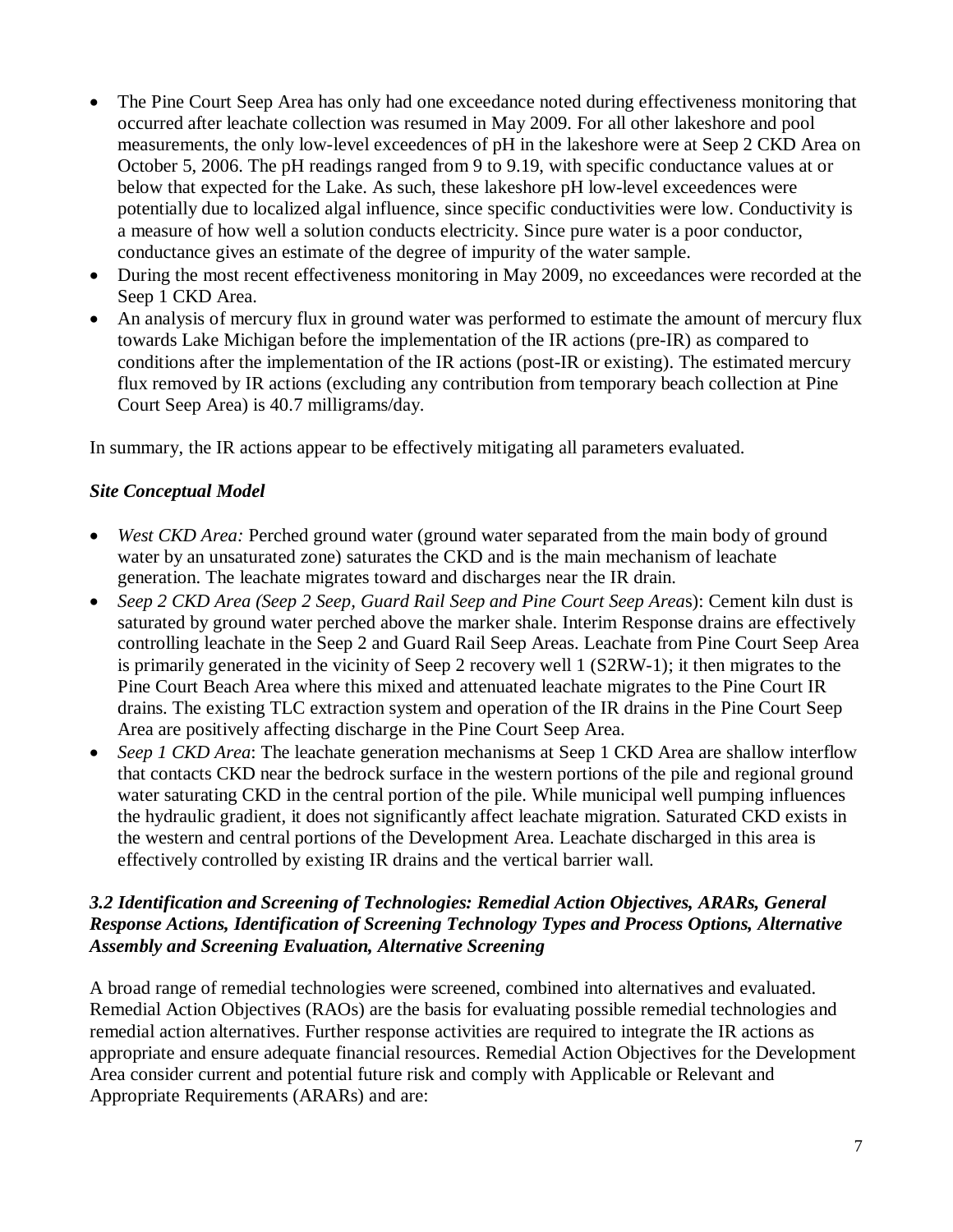- Protection of human health by reducing exposure to soil, ground water, and surface water exceeding water quality standards.
- Protection of the environment by minimizing leachate migration.

# *Contaminants of Concern*

- Remedial Action Objectives were established (either using state or federal standards, whichever is more stringent) for soil/CKD, ground water, surface water and site-specific COCs. The State of Michigan Part 20[1](#page-7-0)<sup>1</sup> criteria were identified as the most stringent ARARs for both CKD leachate and surface water impacted by ground water venting.
- Contaminants of concern identified for soil and ground water at the Development Area are shown in Table 2 (Section 2.7).
- The Development Area meets the conditions contained in the laws and rules that govern mixing zones at the ground water/surface water interface (GSI). An application for the Michigan Department of Environmental Quality (MDEQ) to develop final mixing zone-based GSI cleanup criteria will be pursued as appropriate for the Development Area remedy.

Site-specific response actions that were screened, evaluated and retained were as follows:

# *Soil (CKD)*

- No action (retained as control).
- Institutional controls.
- Removal by excavation with off-site disposal.
- Excavation and reuse, and excavation and treatment with off-site disposal or reuse.
- Containment and isolation by containment cell construction, horizontal barriers, vertical barriers and consolidation.
- In-situ treatment.

# *Ground Water*

l

- No action (retained as control).
- Institutional controls.
- Removal by extraction wells or collection trenches.
- Containment and isolation by upgradient extraction wells, upgradient collection trenches, vertical barriers and horizontal barriers.
- Monitored natural attenuation.

### *Leachate Management Response Actions*

• On-site treatment at a wastewater treatment facility with discharge to surface water via a new National Pollutant Discharge Elimination System (NPDES) permit.

<span id="page-7-0"></span><sup>&</sup>lt;sup>1</sup> For background information on Michigan Part 201 Generic Criteria see [http://www.michigan.gov/deq/0,1607,7-135-](http://www.michigan.gov/deq/0,1607,7-135-3311_4109_9846_30022-101581--,00.html) [3311\\_4109\\_9846\\_30022-101581--,00.html](http://www.michigan.gov/deq/0,1607,7-135-3311_4109_9846_30022-101581--,00.html)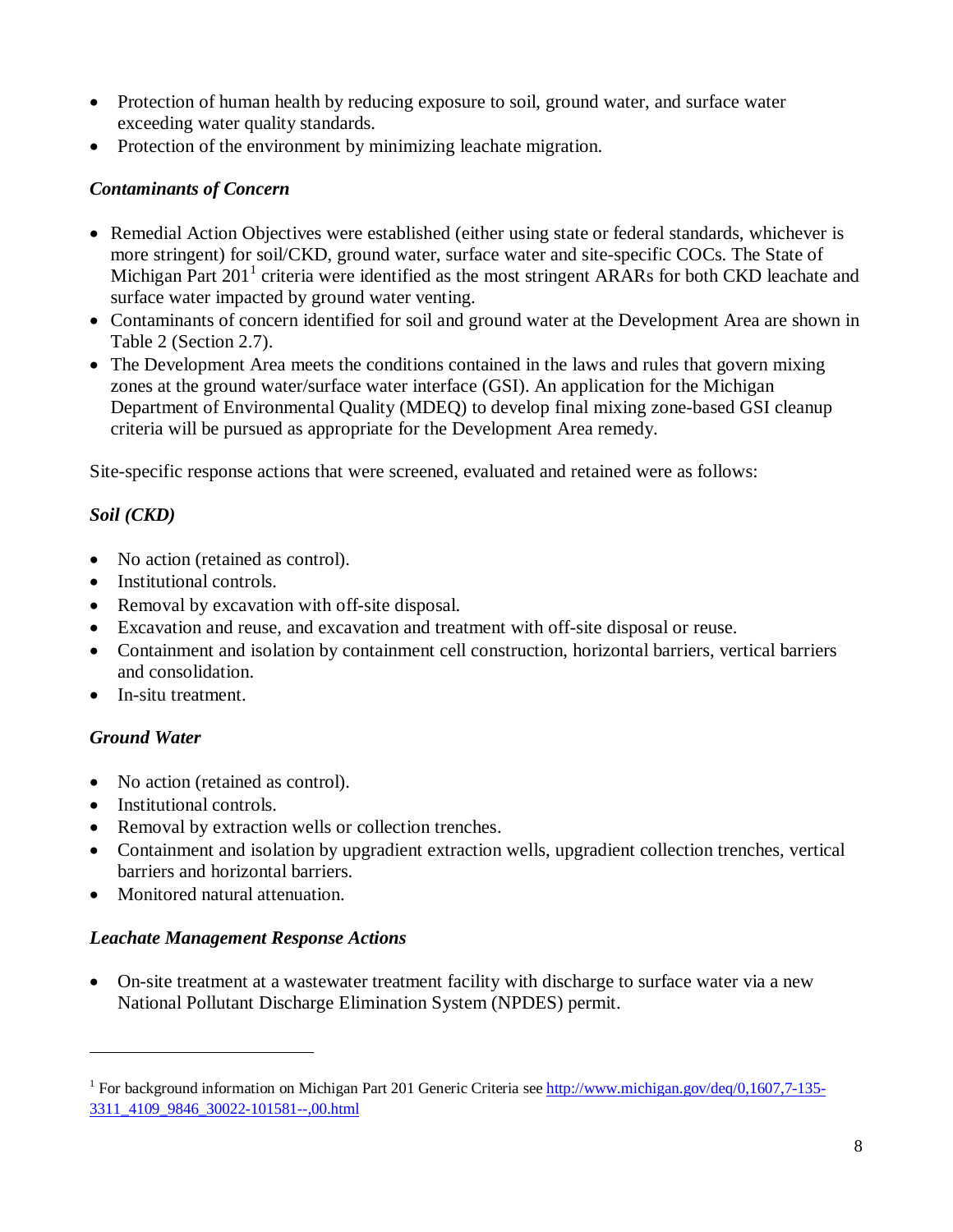- On-site pretreatment and disposal to an off-site Publicly Owned Treatment Works (POTW) for treatment and discharge to surface water via an existing NPDES permit.
- Off-site disposal using deep well injection. On-site disposal at a deep well was included in the screening of process options as per MDEQ's request.
- Off-site land application of collected leachate.
- Evaporation of leachate using an off-site evaporation pond.

The retained technology types and process options were combined and assembled into alternatives and screened against short and long term aspects of effectiveness, implementability and cost.

### *3.3-3.4 Development and Screening of Alternatives. Detailed Analysis of Alternatives: Introduction, Individual Analysis of Alternatives, Comparative Analysis*

### *Alternative 1: No Action*

• This was considered as a baseline for comparison of other remedial actions.

# *Alternative 2: Existing IR Actions*

- This alternative consists of ground water migration control, targeted CKD removal, containment and isolation, natural attenuation, institutional controls, and treatment and disposal of ground water combined to form a remedial alternative representative of the existing Development Area conditions.
- Institutional controls consist of ground water use limitations. The Development Area is expected to continue to be used as a golf course with adjacent mixed residential and recreational land uses. Maintenance of the existing vegetated cover would be part of the long term operation and maintenance (O&M) for the Development Area. Ground water use restrictions would prohibit the use of ground water as a drinking water source.

### *Alternative 3: Existing IR Actions and Targeted Surface Water Improvements*

- This alternative includes the existing CKD cover system, which will be modified to provide surface water drainage at locations identified as potential recharge areas (e.g., surface depressions where ponding occurs) in and around the Pine Court Seep Area CKD extent. Storm sewer system improvements along Pine Ridge Court and Coastal Drive to collect surface runoff are also included in this alternative.
- Surface water improvements within the existing CKD extent are expected to reduce infiltration water that migrates downward into and across the top of the CKD. Surface water improvements upgradient of the CKD extent are expected to reduce infiltration water that infiltrates and migrates northward as interflow across the top of rock and seasonally saturates CKD near the bottom of the pile.

# *Alternative 4: Existing IR Actions, Targeted Surface Water Improvements, and Targeted Upgradient Diversion*

• In this alternative, upgradient perched ground water diversion will be provided using ground water extraction wells installed above the marker shale south of Pine Court Seep Area along Coastal Woods Court. Perched ground water diversion will reduce perched ground water flow and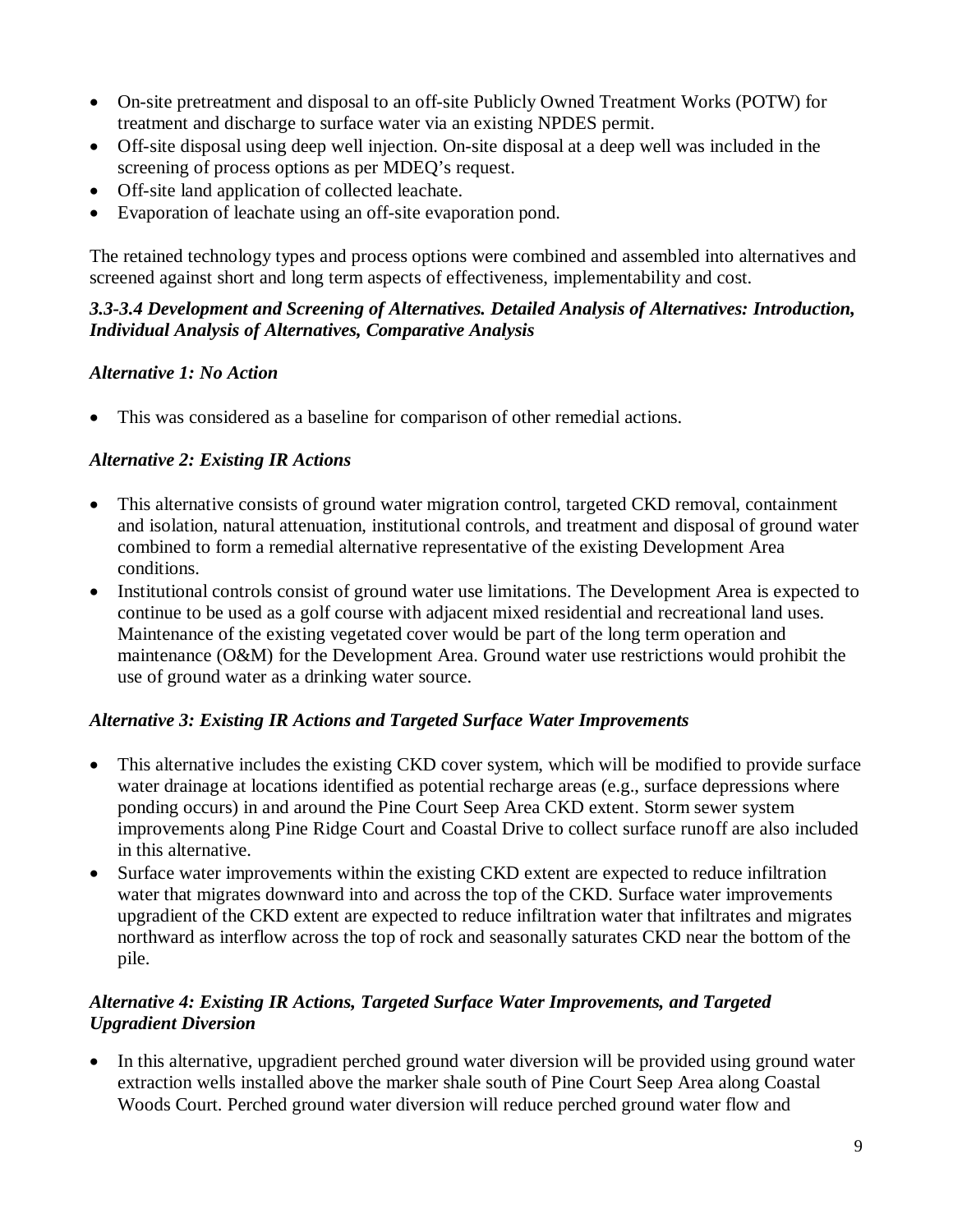elevations on top of the marker shale. Reducing perched ground water elevations will decrease the saturated thickness of CKD in the Pine Court Seep Area, thereby minimizing generation of impacted ground water.

• Reducing impacted perched ground water flow and the mass of mercury in that flow with perched ground water diversion is expected to significantly aid the existing Development Area ILRS at minimizing mercury flux to the Lake.

## *Alternative 5: Existing IR Actions, Targeted Surface Water Improvements, Targeted Leachate Collection, and Targeted Upgradient Diversion*

- This alternative consists of all paired technology types and process options detailed in Remedial Alternative 4 with migration and source generation control of impacted ground water by means of TLC.
- The existing TLC System will be expanded and integrated into the existing Development Area ILRS. Similar to perched ground water diversion, TLC will reduce perched ground water flow and elevations on top of the marker shale.

### *Alternative 6: IR Actions, Targeted Impermeable Cover System, and Targeted Upgradient Diversion*

- This alternative consists of all paired technology types and process options detailed in Remedial Alternative 5 with containment and isolation provided by consolidation of CKD and a targeted impermeable cover system.
- As part of this alternative the smaller disconnected CKD area west of Coastal Woods Court, 'dogbone area,' may be removed and consolidated with the main Pine Court Seep Area. Cement kiln dust removal from the dogbone area is expected to, in time, progressively aid the Pine Court Seep Area west collection drain at controlling lakeshore pH and minimizing mercury flux to the Lake.
- Infiltration of precipitation and irrigation water contacting CKD in the approximate Pine Court Seep Area would be substantially eliminated by: contouring the pile to promote positive drainage and prevent ponding; constructing a 4-foot soil cover system over an approximate 16-acrea area that incorporates a flexible membrane liner; constructing a surface water drainage system; and establishing vegetation to minimize erosion and promote evapotranspiration.

# *Alternative 7: Modified IR Actions, Targeted Removal*

- This alternative consists of CKD removal from the entirety of the Pine Court Seep Area and as described in Remedial Alternative 2: active ground water migration control with existing IR actions except collection from the Pine Court Seep Area ILRS, natural attenuation, institutional controls, and treatment and disposal of ground water.
- Approximately 350,000 cubic yards of CKD and impacted overburden will be removed from the entirety of the Pine Court Seep Area.
- Excavation, dewatering, and dust control best management practices are expected to increase the quantity and worsen the quality of leachate during removal activities. Excavation also exposes previously covered non-weathered and unsaturated CKD to precipitation, which will add to the leachate that must be managed. Increased gradients resulting from dewatering will produce increased flow rates toward the excavation area and through surrounding unexcavated CKD.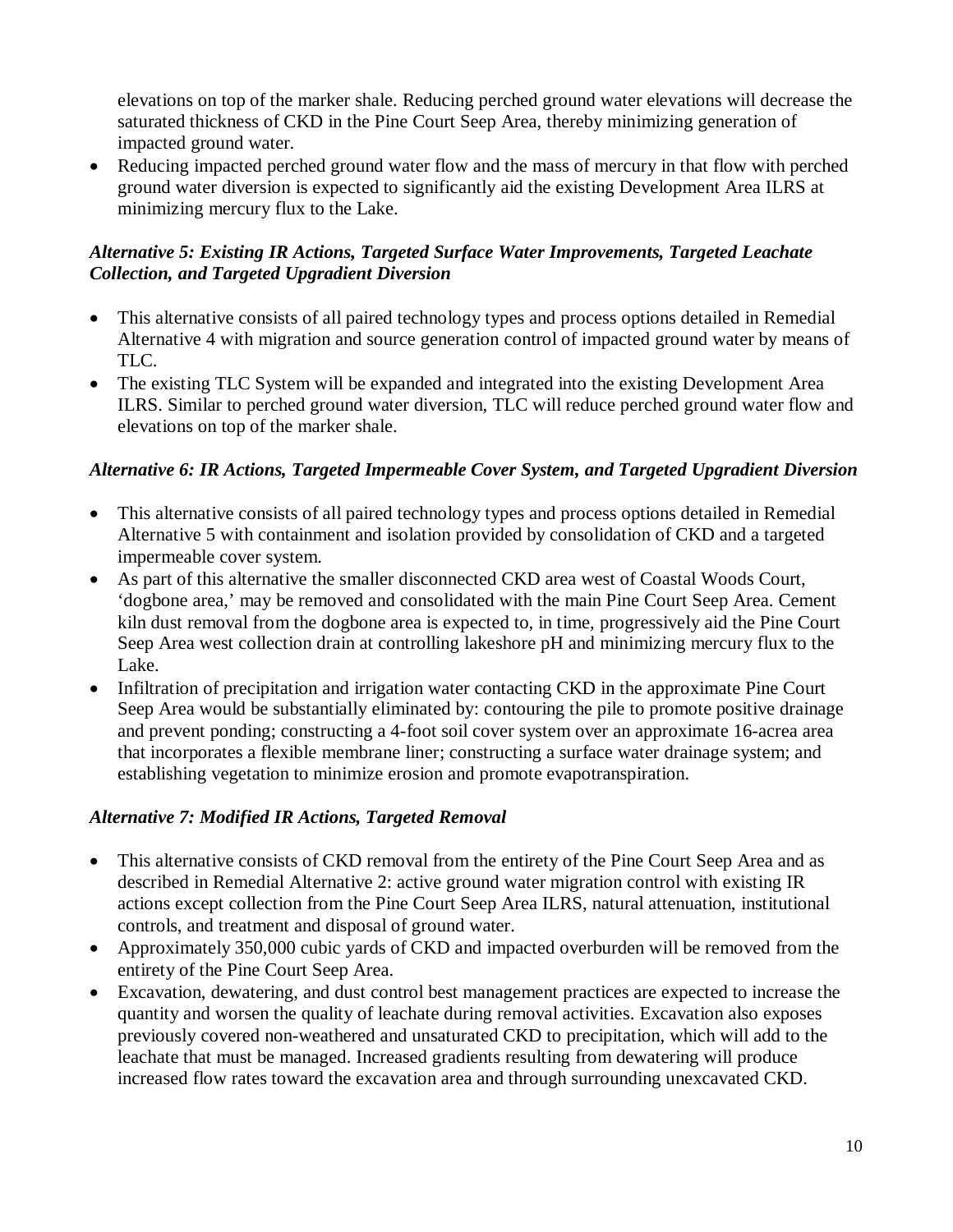• Complete CKD removal from the Pine Court Seep Area would, in time, result in substantial elimination of high pH discharge and mercury flux to the Lake from the existing Pine Court Seep Area CKD source.

### *Alternative 8: Removal*

- This alternative consists of removal of CKD from the entirety of the Development Area and is expected to take five construction seasons to complete. It is anticipated that dewatering of ground water will be required during the removal. The dewatering flow will be treated to neutralize high pH CKD-impacted ground water and discharged to the Lake.
- Cement kiln dust would be removed from the entirety of the Development Area, loaded into trucks, and transported to a Resource Conservation and Recovery Act (RCRA) Subtitle D landfill for disposal as nonhazardous waste.
- None of the IR actions installed at the Development Area are used in this alternative; therefore this alternative is inconsistent with the AOC.

### *Detailed Analysis of Alternatives*

The National Contingency Plan  $(NCP)^2$  $(NCP)^2$  criteria were used as a basis to compare the relative advantages and disadvantages of each alternative. The criteria include:

- 1. Protection of human health and the environment.
- 2. Compliance with ARARs (chemical-, action- and location-specific ARARs and other advisories).
- 3. Long term effectiveness (remaining risk, effectiveness of controls).
- 4. Reduction of toxicity, mobility, and volume (through treatment, remaining contaminants after treatment).
- 5. Short term effectiveness (protection of community and workers during remedial action, environmental impacts, time to complete remedial actions).
- 6. Implementability (reliability, availability of off-site treatment, equipment, technologies).
- 7. Cost (capital, operating and maintenance).
- 8. Community acceptance.
- 9. State acceptance

l

Criteria included under numbers 1 through 7 were used in this detailed analysis of alternatives. The overall score is used to rank the alternatives and is developed from individual scores that are based on the ability of the alternative to meet each of the seven criteria. Each of the seven criteria is weighted evenly and a score between 1 and 5 is assigned. A score of 1 is assigned when low achievement of the criterion is expected, 3 when moderate achievement is expected, and 5 when high achievement is expected. Intermediate scores of 2 and 4 are assigned when low to moderate and moderate to high achievement is expected. The highest achievable overall score is 35. Table 3 includes the score of each alternative.

<span id="page-10-0"></span><sup>2</sup> U.S. EPA, 2003. *Subchapter J – Superfund Emergency Planning, and Community Right-to-Know Programs, Part 300 – Nationwide Oil and Hazardous Substances Pollution Contingency Plan,*[40 CFR Ch. I (7-1-03 Edition)].